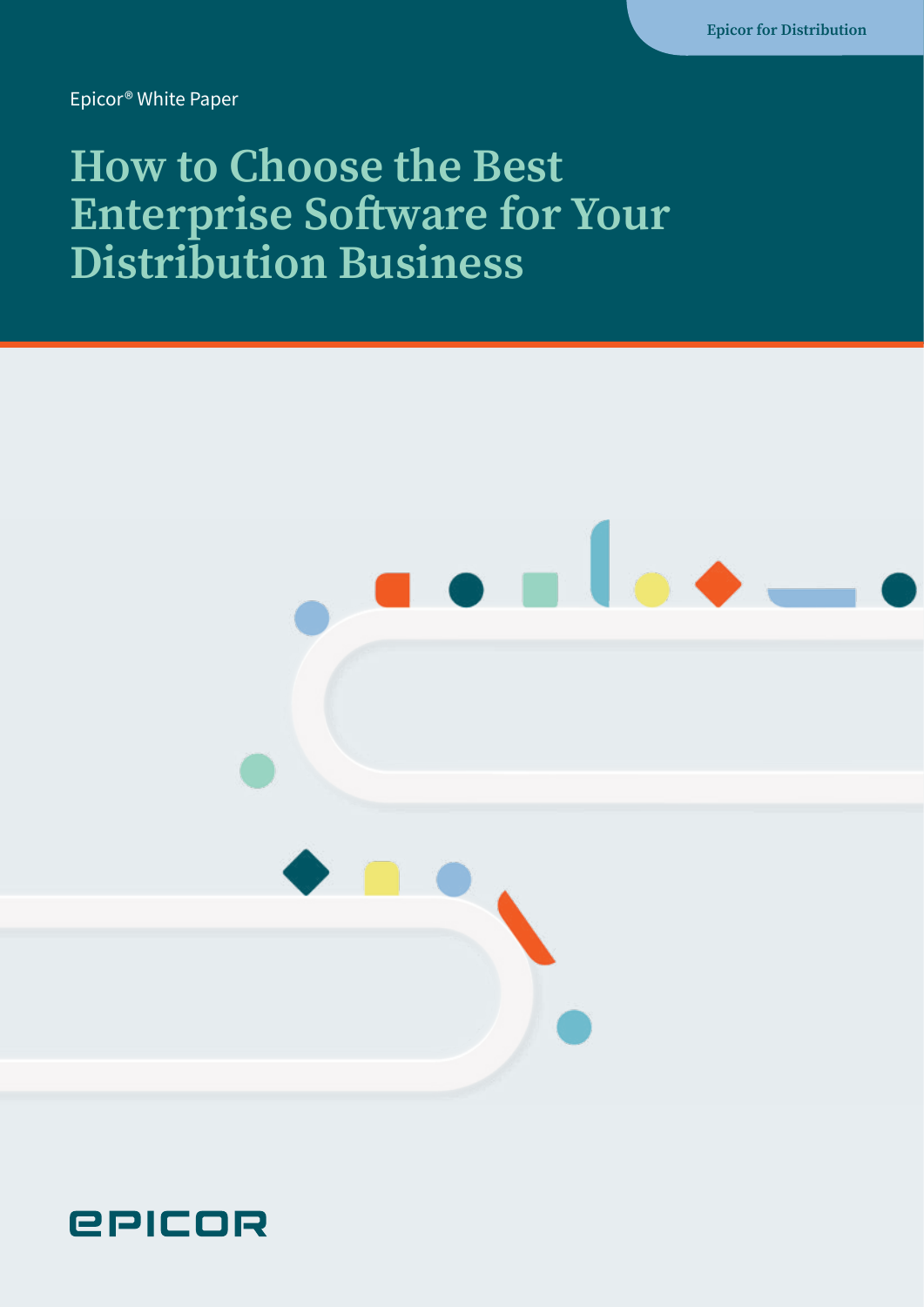### **Contents**

| Finding the software with the closest out-of-the-box fit for your business 4 |  |
|------------------------------------------------------------------------------|--|
| Ensuring the system can be personalized and adapted without                  |  |
|                                                                              |  |
|                                                                              |  |
|                                                                              |  |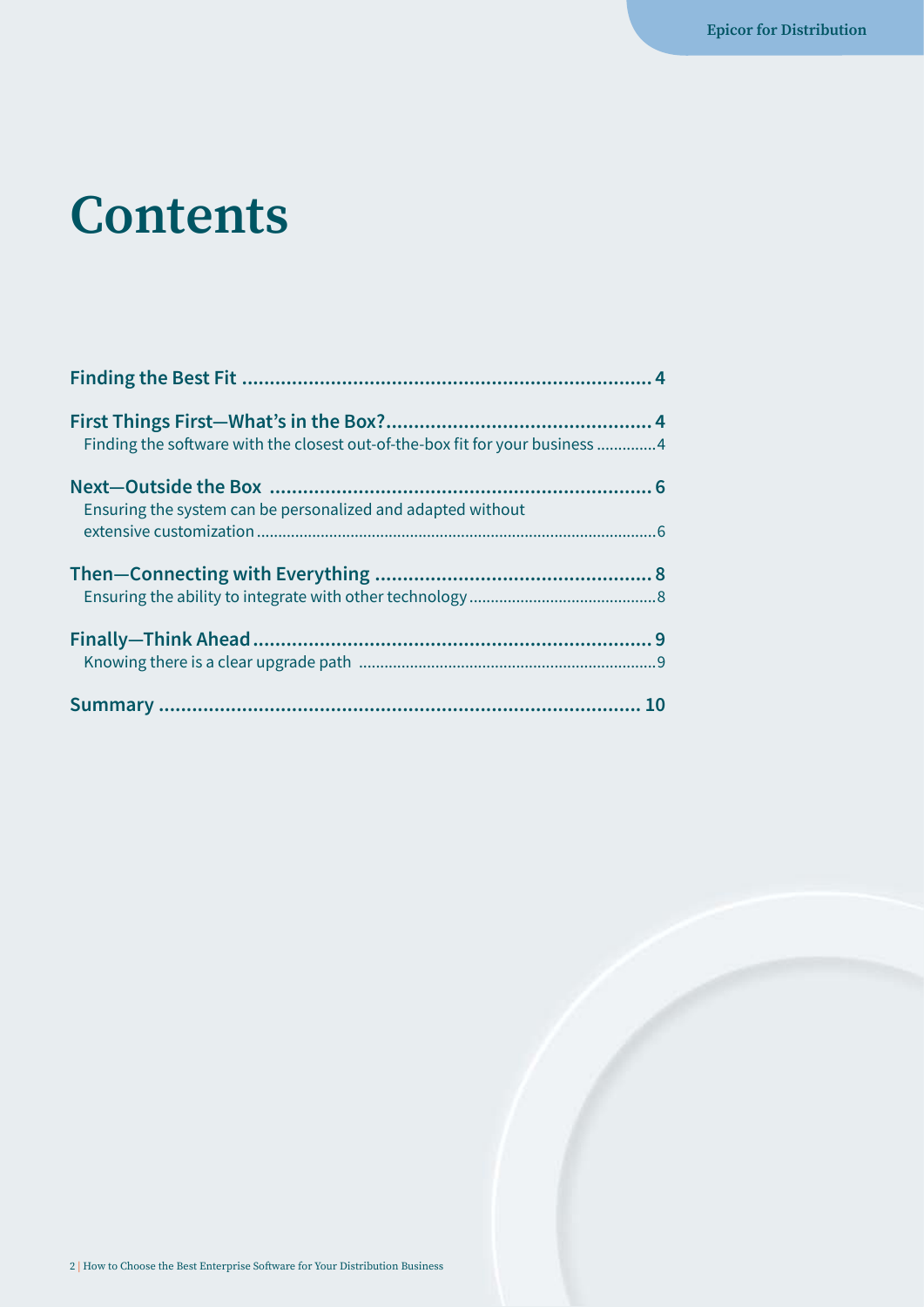### **Introduction**

If you're a distributor considering replacing or implementing an enterprise resource planning (ERP) system, there are several key questions to ask before you begin, including:

- **•** How will current and future changes in the industry reshape the company?
- **•** What are your strategic priorities and how will the ERP system help with execution?
- **•** What are the outcomes or goals you want to achieve and measure through an ERP system, and will the ERP software provide the right outputs to achieve these goals?
- **•** How do you prepare for the change required with new technology from a people and process perspective?

Implementing a new ERP system is a big decision and the last thing you want to do is select a system that doesn't fit your needs well, or will require constant—and costly customization to adapt to changing industry and business dynamics. There are many key differences among ERP systems. Some contain robust functionality and feature sets, while others are designed to address more specific business needs. Some are designed to apply to a broad set of industries, while others contain more industryspecific capabilities.

It's important for distributors to have a solid vision for both their immediate and their anticipated needs to select a system that meets all your requirements. Finding a solution that can perform 100 percent of what you need is nearly impossible, especially as businesses become more specialized but with thoughtful planning you can confidently select the best option for your distribution business. This white paper will help you identify the most important characteristics to examine when evaluating ERP systems.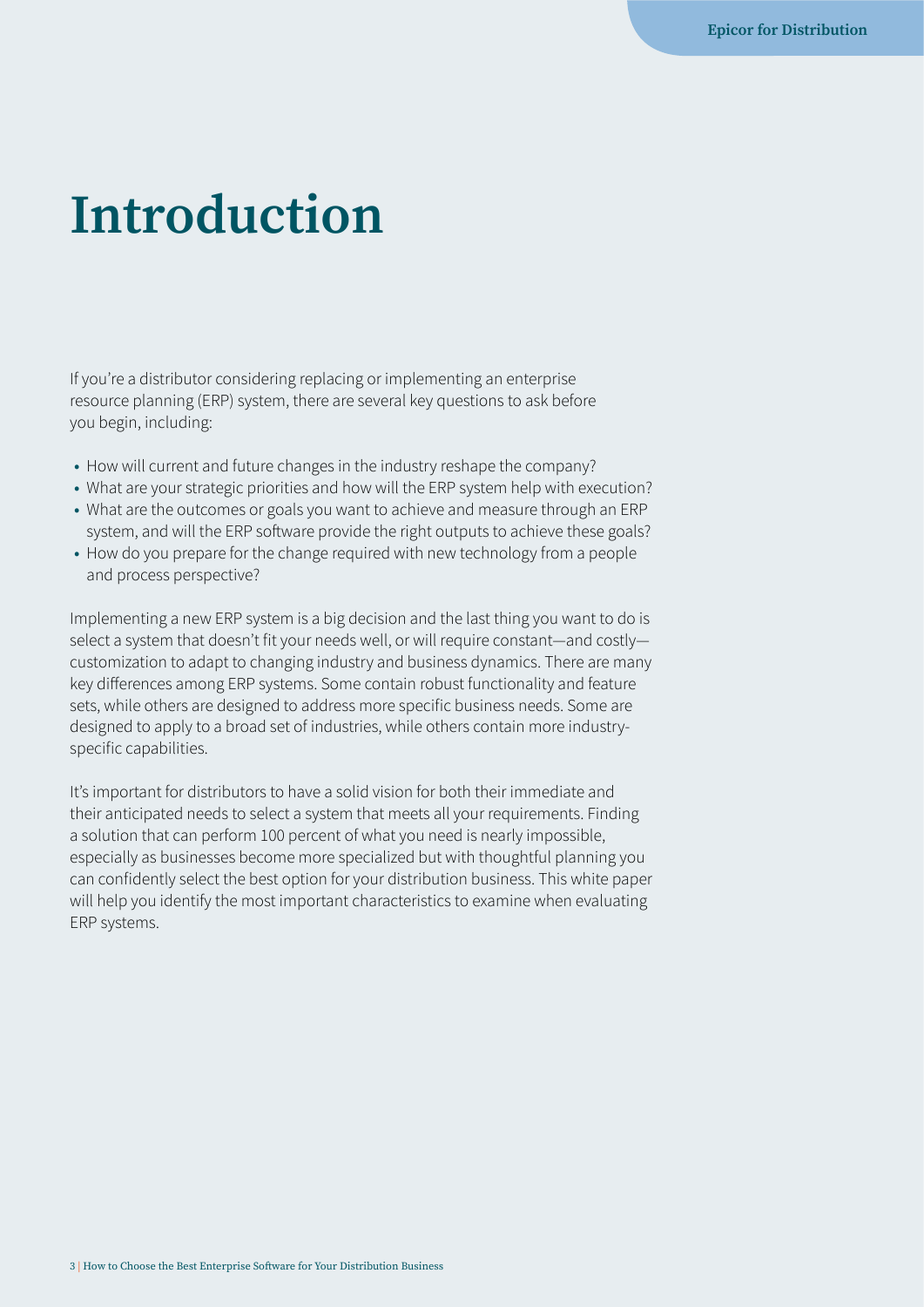## <span id="page-3-0"></span>**Finding the Best Fit**

How do you know the software you're evaluating is right for your organization? Start with this four-step plan:

- **1.** Compare platforms to find the best out-of-the-box fit for your business.
- **2.** Learn how far your preferred system can be

customized without requiring costly and ongoing development.

- **3.** Ensure that the software will integrate with other technology you utilize.
- **4.** Select a solution with a clear upgrade path for future versions.

## **First Things First—What's in the Box?**

#### **Finding the software with the closest out-of-the-box fit for your business**

Selecting and implementing a new business system is a tremendous investment of time and money, so your expectations are—and should be—high when it comes to the system's capabilities. You're searching for a perfect fit right out of the box—everything you need to run your business efficiently and effectively on day one and beyond.

No ERP software will be the perfect match for your specific business processes and culture right out-of-thebox. Some will come closer than others when it comes to standard capabilities, but nothing is truly plug-andplay—no matter how much the software provider might assure you. You'll be hard-pressed to find a top software provider that doesn't claim to offer a fit-for-purpose solution. Some companies strive to build software solutions for a specific market or industry, while others pride themselves on their ability to create one for you at a cost. Depending on the nature of your business, some customization may be inevitable. Your objective should be to identify the solution that can deliver the most value with features and functionality before customization comes into play.

Large software companies have the third-party vendor partnerships and bandwidth to build you the perfect system—for a while. However, what you need today will certainly differ from what you need down the road. While your ERP provider might have a strong track record of evolving their solutions to meet the changing needs of the marketplace, you could find yourself stuck in the past and unable to easily upgrade. Once you're running a highly customized system, you could be looking at increasingly expensive customization every time you want to take advantage of updates and improvements to the base product.

It doesn't take long for a distributor's needs to evolve. Between market changes, increased competition, and business growth, a perfect system can become imperfect quickly. Even homegrown or on-premises systems that were designed specifically for your business can become a huge burden over time. That's exactly the issue LH Industrial Supplies faced after several years on their onpremises software.

LH Industrial Supplies, a general MRO supplier and industrial supply house headquartered in Lafayette, Indiana, realized that they needed their company to remain relevant in the technological landscape. They were facing off against big box giants like Amazon® and were struggling. Eventually, their president, Kregg Cheek, realized that they needed a technology partner. He didn't want to deal with maintaining the servers or infrastructure of his site. He knew how much it cost to buy his own company server—and how much work it would take to maintain it—so going to the cloud was a no-brainer.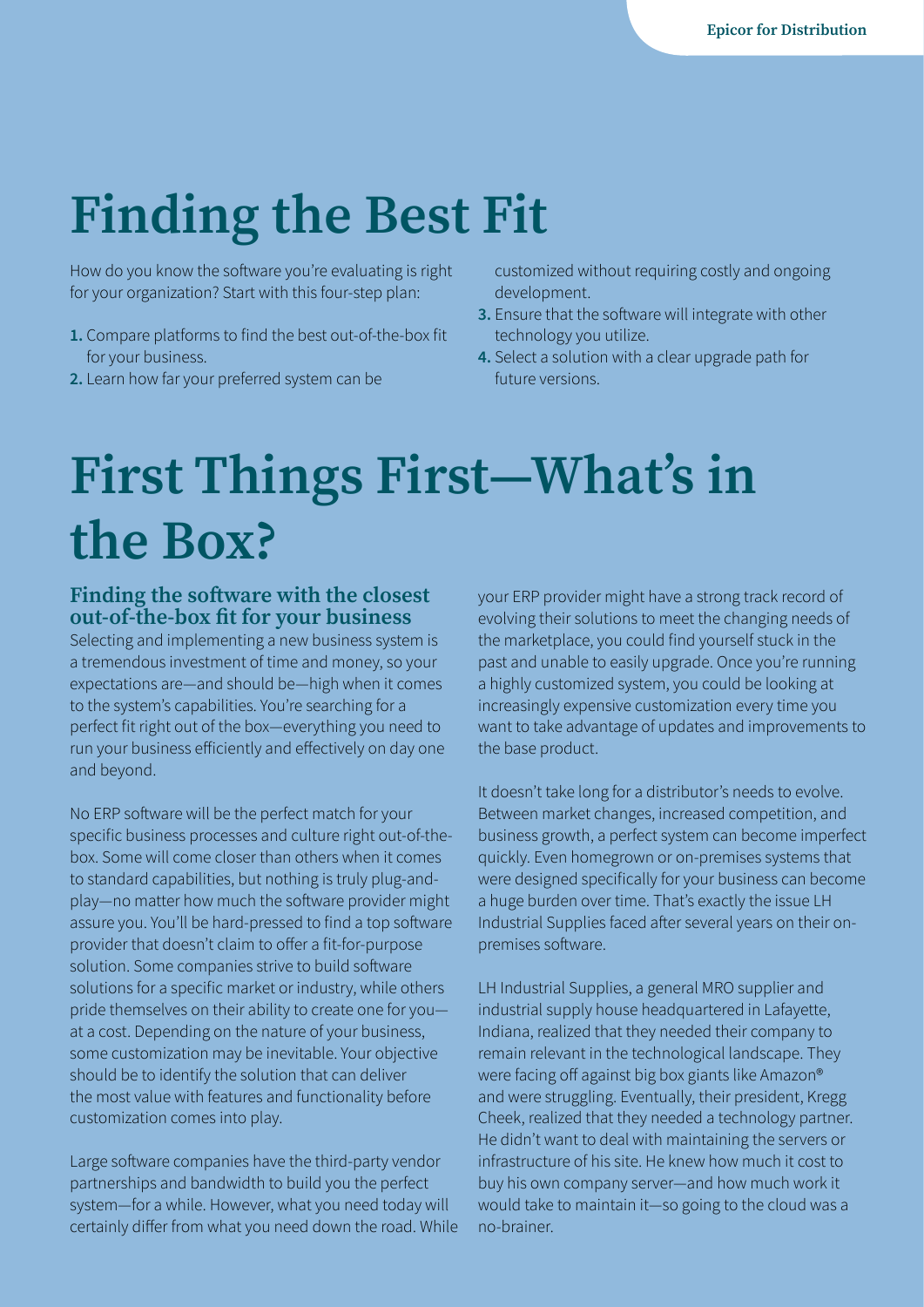

*"It made a heck of a lot more sense for me not to have to worry about maintaining all that equipment and everything on my end. I like being able to log into my systems anywhere I want to whether we work at home, on the road, or on vacation."*

#### *Kregg Cheek, President | LH Industrial Supplies*

After integrating into the cloud, LH Industrial Supplies processes orders much more quickly. This is largely due to being able to access their data—like their entire inventory—in real-time. As a result, their team can effectively manage sales wherever they are.

In addition, the company has had their sales go up a few percentage points after getting on the cloud. Even with fewer employees, they were able to process orders more efficiently--a 3 percent increase in revenue and overall productivity.

"As a small company, having a top-notch software program helps us compete with the bigger companies in the marketplace," said Cheek. "Moving to the cloud with software takes away the cost and burden of maintaining our server and allows us to fully focus on the business. We're now able to access the system anywhere—allowing us to be more productive."

Christian Rescate, COO from ALP Supply, had similar experiences when his company looked to replace their ERP system. The company's search was driven by the need for standard functionality that didn't require costly customization or significant programming work.

In Rescate's words, they needed a vendor that "… provided us the best-of-breed solution with significant off-the-shelf capabilities. We're an industrial distributor, so we don't have an army of programmers who can take care of a complex system."

It's not easy to determine which vendor has the most standard functionality to meet your needs. Vendor websites will idealize their solution and assure you a perfect fit, but it takes a lot of research—and usually a demo—to determine what's standard and what's custom.

You can find guidance with your buying groups or industry associations. Do they have preferred vendors? Which systems are other members using? Which software solutions are other businesses in your space running?

Regardless of how you determine which vendors to explore, when you're ready to engage, tell them to clearly define what's included and what's going to require third-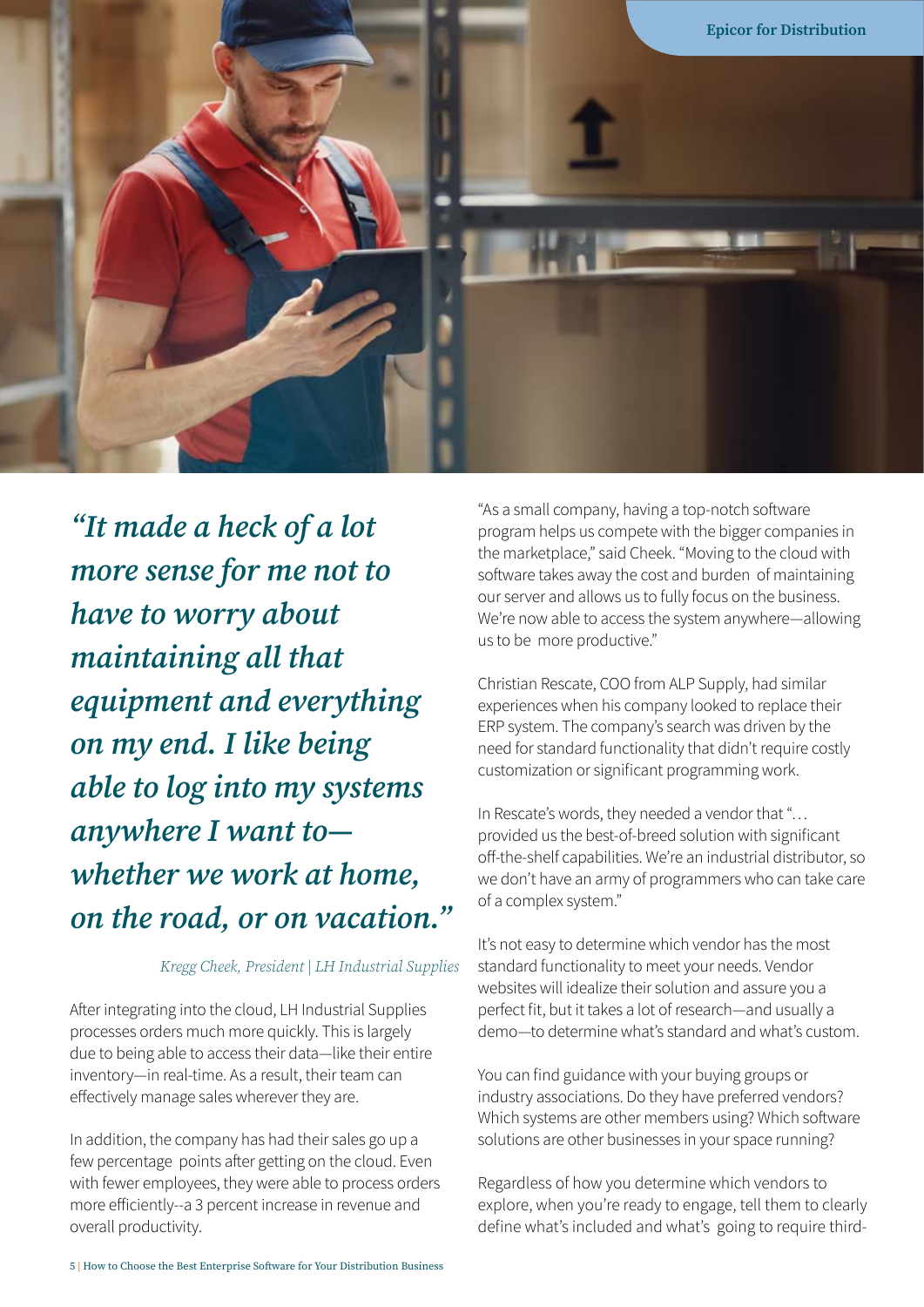<span id="page-5-0"></span>party involvement or add-on costs. You may find a provider can cover 75 percent of your needs before any customization is even discussed.

It takes thorough due diligence to understand which system can match the depth of your needs, but first, you need to determine which solution can best cover the width of your project. When the vendor's core functionality resonates with your business and covers a majority of your needs, odds are the process and cost for any customizations will be smoother. Asking for details and pushing back on the vendor's assurances that they can meet all your needs is critical. For example, if you're an industrial distributor, knowing your potential vendor can support things like scheduled orders, VMI, lot tracking, rebate management, contract pricing, and similarly specific functionality is a good sign that they will understand the depth of your business, too.

# **Next—Outside the Box**

#### **Ensuring the system can be personalized and adapted without extensive customization**

Finding the solution with the right functionality is one thing, making it work for your business without expensive customization is another. One way to accomplish this is to ensure that you can adjust some of the functionality to complement your business processes and workflows. You need to find a solution that has tools for modifying the system and adapting it to your processes without changing the application code, which can cause expensive problems over time. Just as important as ensuring that your system offers the right functionality out of the box, you need to ensure the right tools are available to tailor your system to fit your business processes and improve efficiency.

Some systems allow you to tailor the application's appearance and logic to your company's needs. Your users can customize windows, create userdefined fields, edit or add new tabs of data, personalize menus, adjust pop-up searches, add metrics, and even create customized portals for each employee. In some cases, you can even write your own business logic to conform to your company's unique processes. Key business data—such as sales performance against goals—should be easily accessible via dashboards that adjust to fit the needs of different users. As more and more solutions shift their focus to the cloud, these tools are expanding and improving.

Royal Corporation, a distributor of janitorial and sanitary maintenance supplies based in Santa Fe Springs, California, selected the Epicor Prophet 21® software solution in part because of the system's flexibility.

### **Questions to ask ERP software vendors:**

#### **How many of your customers are distributors?**

Distribution is different from other businesses. You don't want to teach a software vendor how the distribution industry works.

#### **How long has the company been serving distributors?**

Longevity in a technology provider can indicate whether the company has the proper experience, and whether they will be around in the future to support your business.

#### **Who will implement your software system?**

Remember, you're not only investing in software, you're also investing in people. The weakest link in IT implementations is typically consulting expertise, so make sure a vendor's staff—design professionals; systems analysts; financial experts; and application, technical, and industry consultants all understand distribution inside and out.

They should be able to recommend strategies and processes for achieving bestin-class performance, while demonstrating proven ability to complete implementations on time and on budget.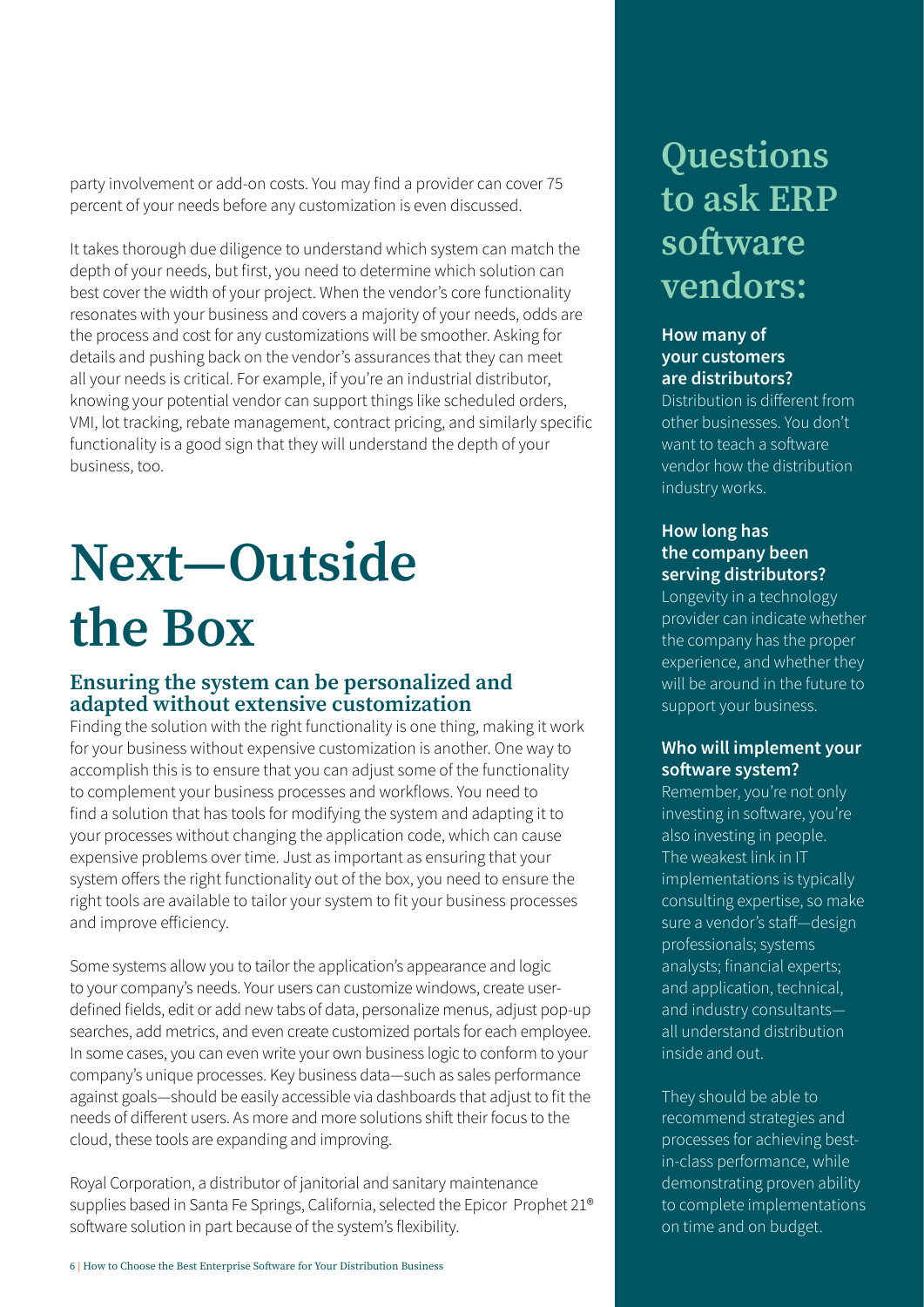*"The ability for Epicor Prophet 21 solution to adapt to our business needs without custom programming…has increased our efficiency, which translates to better service and value to our customers."*

#### *Jonathan Soon, Vice President of Operations Royal Corporation*

Links Unlimited, a wholesale distributor of promotional products, also uses the Epicor Prophet 21 solution system. As CTO Brian Shank stated, "Prophet 21 software has a rich set of developer tools that give us the ability to modify it

for our needs—whether that's through tools…or simply the flexibility it gives us as a SQL-based solution, we know Epicor is a reliable solution for us."

At Productivity, Inc. in Minneapolis, Minnesota, a business rules engine allows for myriad ways of streamlining operations. "For example, we created a rule that if someone cancels an item, they must enter an explanatory note, and a checkbox on the front of the order indicates the note exists so no one has to go into tabs," explained senior programmer Cathy Arbuckle.

She continued, "In Item Maintenance, we receive hundreds of new parts each week, and must track the bins, so we created a rule that double-checks it's not a duplicate bin. And for credit card orders, we automatically populate the invoice class field as to whether we should invoice that customer by mail, email, or other means. We are seeing significant time savings from these streamlined processes."

Every ERP system offers a different level of personalization features. It is critical to know how much you can adapt the system to your distribution needs without building a custom solution from the ground up.



### **Questions to ask ERP software vendors:**

#### **Is there an annual user conference focused on the needs of distributors?**

You will benefit tremendously from being able to network with your business peers and share best practices for profitability. Be sure the software vendor provides a forum for continuing education and networking with a significant user base of companies like yours. Also inquire if their customer base has any independent user groups, and the number of distributors in those groups.

#### **Is the company a member of associations and buying/marketing groups in your industry?**

Does the solution provider attend or speak at tradeshows, annual meetings, and other events in your industry? Do they work closely with advisory groups to develop functionality that meets your industry needs?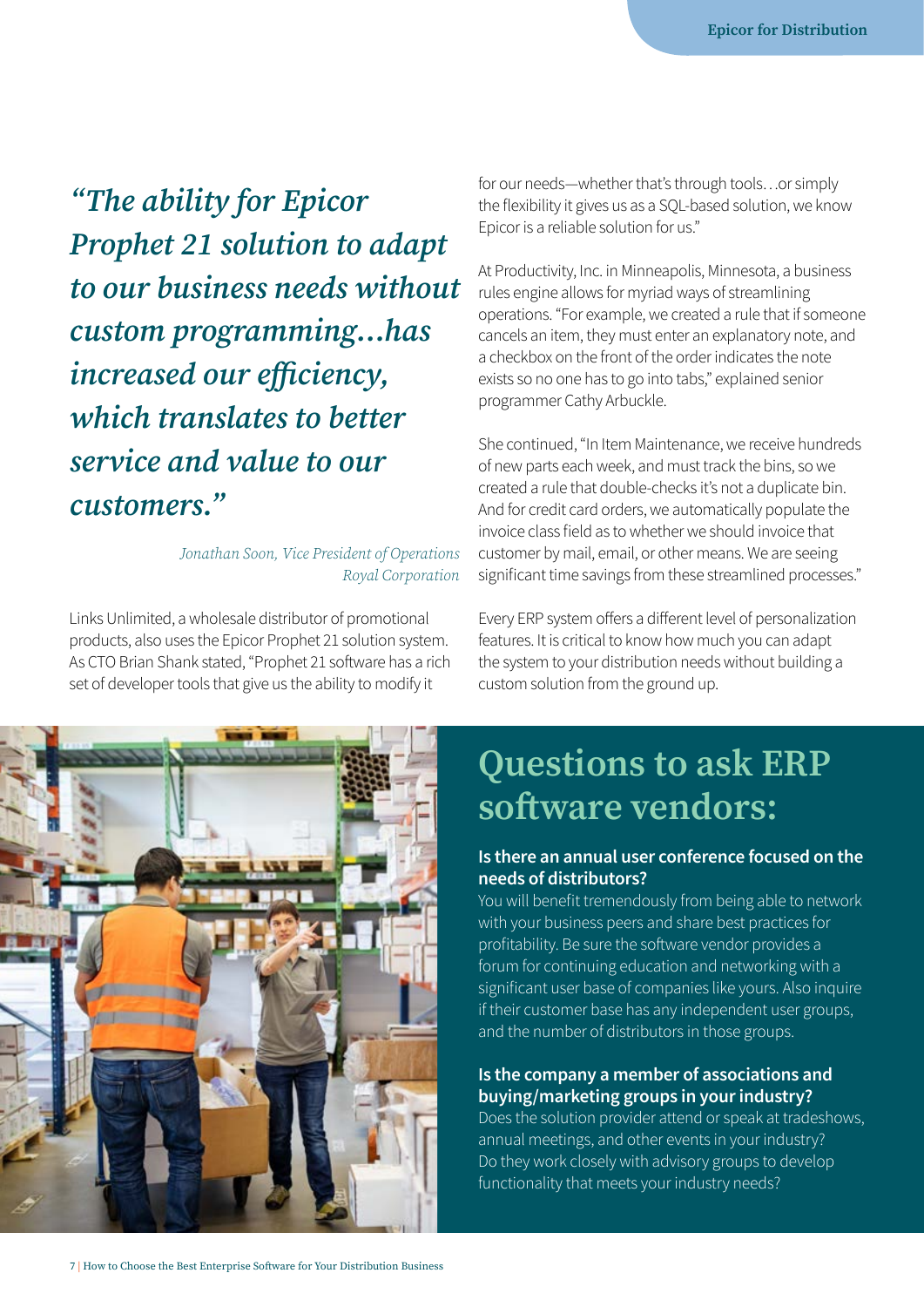## <span id="page-7-0"></span>**Then—Connecting with Everything**

#### **Ensuring the ability to integrate with other technology**

Perhaps the most important—and most challenging consideration when selecting your next enterprise software solution is ensuring it can integrate with all the technology you leverage in your business. Every ERP company has a wide range of partnerships with thirdparty software companies, but you need to know that the system has a history of integrating effectively with any technology you utilize. That means selecting a tool that works with your customer relationship management (CRM) system, your marketing automation software, your eCommerce solution, and any other standard system that's become core to your business.

At Industrial Mill and Maintenance Supply, integration works hand-in-hand with adaptability and personalization features to improve communication and contribute to the success of the business. IT Director Bobby Brannon explained, "The flexibility…has allowed us to do several things we previously couldn't, such as launch an eCommerce site that's fully integrated with our inventory levels…and the SQL-based databases allow us to write scripts that feed information to salespeople on the road who may not always have access to the system."

Besides integration with other systems you use, you also need to work effectively—and securely—with other third-party systems. That means ensuring your ERP has a strong application programming interface (API), which simply means a connector or intermediary that allows two software applications to communicate.

Brian Shank at Links Unlimited gave this simple example of API usefulness: "By leveraging the…API, we are able to take in orders from virtually any source, ranging from a file sent through an FTP site to an email, to reduce any uncertainty in the order. This means we can ship out orders faster, and in turn make our customers excited about the turnaround time for their orders."

All these examples are relatable to any distributor, but the importance of focusing on integration potential is not limited to the basics. There's no precedent for the rate at which technology is evolving. When you implement a new business system, you need to trust that the provider will adapt to innovations you may not even be thinking of today. More and more distributors are embracing new technologies for greater efficiency—like robotics, artificial intelligence, and the Internet of Things (IoT).

Jergens, Inc., of Cleveland, Ohio has garnered much attention in the distribution world for their innovative approach to inventory management, which they call JIS Express. JIS Express was conceived and developed as part of the selection and implementation process for their ERP (Epicor Prophet 21 software). Matt Schron, general manager for Jergens's Industrial Supply Division, said that the project came from a desire to improve productivity for customers.

"JIS Express came out of a need we saw at many customer facilities. JIS Express is an inventory management solution that allows our customers to manage their inventory in a new, unique way," Schron explained. "It is a WiFi-enabled button that is installed into our customer's facility. When they press the button, it connects directly into the Prophet 21 solution."

Why go to such great lengths for an easy button? Schron said the results were significant and quick. "Since we've launched the solution, we have been doubling the amount of buttons we have in the field, the amount of orders we are receiving, and our sales volume every two months. The openness of [Prophet 21 solution] and the ability to connect instantly into our Epicor system is what has made this solution come full circle."

Radwell International offers another example of innovative inventory management syncing with the ERP solution<sup>1</sup>. Their unique automated storage system uses fast-moving robots to manage millions of new and used

<sup>1</sup> <http://www.dcvelocity.com/articles/20170829-22-million-skus-no-problem/>

<sup>8 |</sup> How to Choose the Best Enterprise Software for Your Distribution Business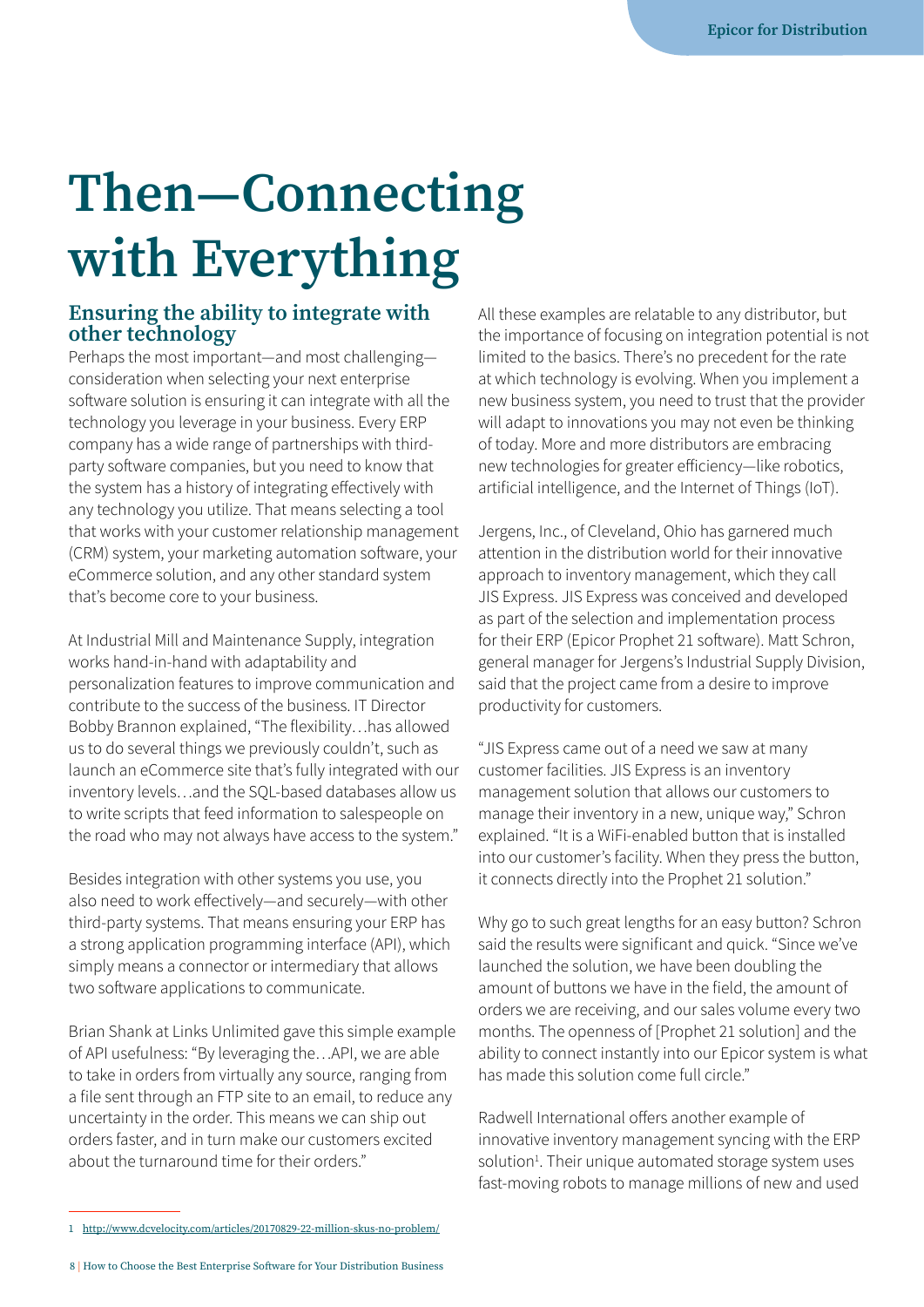<span id="page-8-0"></span>

industrial parts with ease. Using Swisslog's AutoStore solution, Radwell manages 50,000 stacked bins of small parts in a grid system worked by 34 robots for picking. All this is managed by Swisslog's SyncQ system, integrated with the warehouse management system in their Epicor

Prophet 21 software ERP solution.<sup>2</sup> The integration has been a tremendous benefit to Radwell. Among other efficiencies, Radwell employees say they have increased performance in pick productivity by 400 percent.<sup>2</sup>

## **Finally—Think Ahead**

#### **Knowing there is a clear upgrade path**

In an unpredictable supply chain environment, with erratic supply and demand, ongoing challenges include the need for expanding supplier diversity, opening up an eCommerce channel for B2B customers and equipping employees to be mobile, work remotely and access information at any time and any device. Automating routine daily processes will be needed for improving efficiency. Personalized information for every organizational role and predictive insights will guide employee decisions in processes such as exception handling.

Consider whether the distribution ERP technology you are evaluating will help you keep pace now and into the future. An enterprise software system will have to adapt to new business and technology strategies that few of us can anticipate today. You need to be sure that your company's distribution software solution will be able to grow with the organization and adapt to changes in the business and marketplace, as well as continue to offer the best in ERP functionality as the technology landscape continues to evolve.

To ensure the solution provider has a strategic vision for distribution technology, ask these questions of your prospective vendors:

- **•** What's on the technology roadmap?
- **•** How does customer feedback impact your product roadmap?
- **•** What percentage of development is for innovation versus bug fixes or incremental improvements?
- **•** What's your cadence for releasing new versions of the software? Every other year, every year, every six months? (Use their previous two years' track record as proof.)
- **•** What is your vision for business mobility?
- **•** Can I access business information in environments outside of the ERP?
- **•** Do the business applications run on mobile devices?
- **•** How customizable is the software to your users' specific needs?
- **•** Are you in the cloud? If not, do you have a vision for moving applications to the cloud?
- **•** How are you addressing the changes brought on by IoT and Artificial Intelligence (AI)?

<sup>2</sup> <https://www.swisslog.com/en-us/warehouse-logistics-distribution-center-automation/case-studies-and-resources/case-studies/2017/11/radwell>